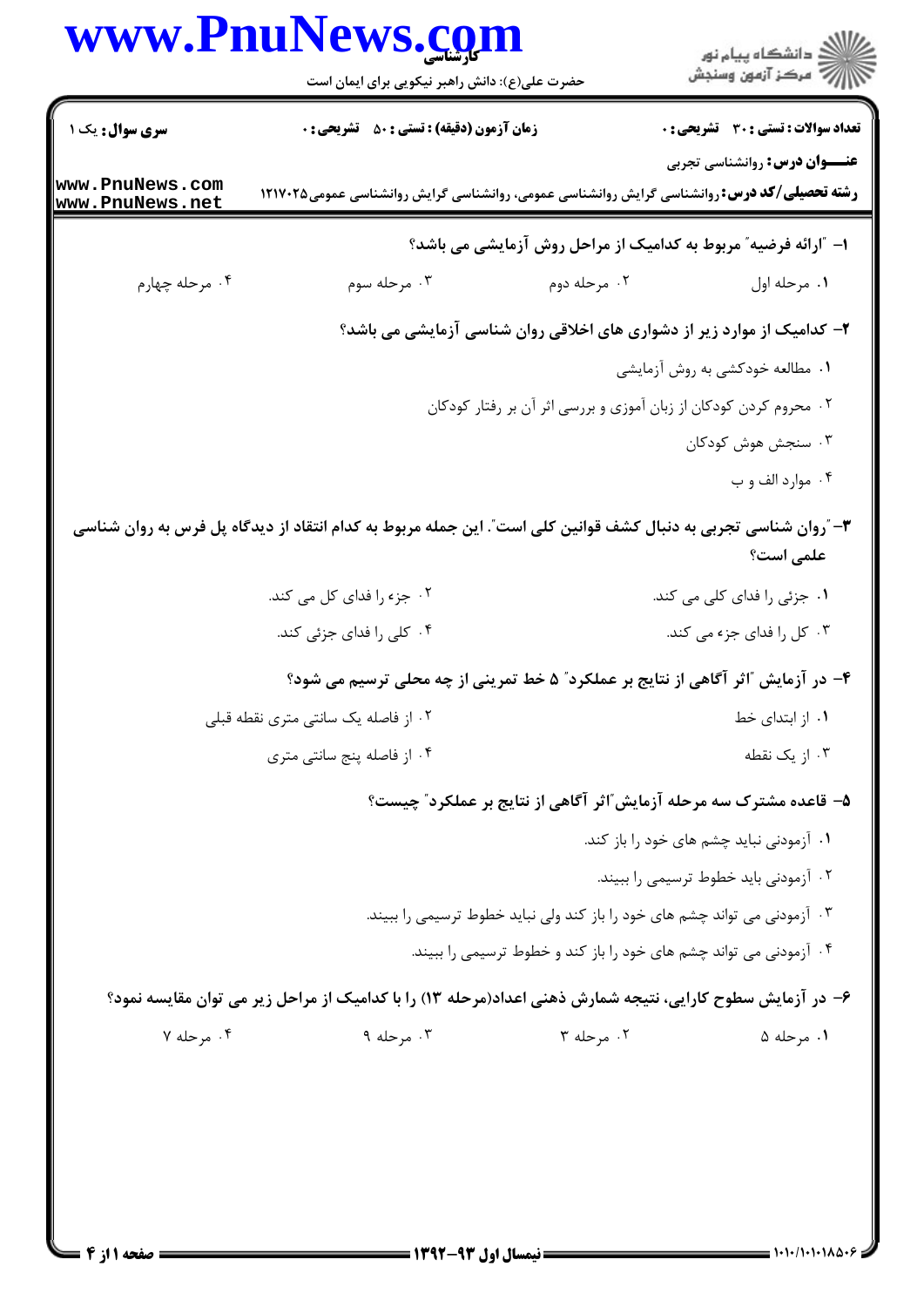|                                    | حضرت علی(ع): دانش راهبر نیکویی برای ایمان است                                                          |                                                                    | ڪ دانشڪاه پيا <sub>م</sub> نور<br>۾ سرڪز آزمون وسنڊش                         |
|------------------------------------|--------------------------------------------------------------------------------------------------------|--------------------------------------------------------------------|------------------------------------------------------------------------------|
| <b>سری سوال : ۱ یک</b>             | <b>زمان آزمون (دقیقه) : تستی : 50 ٪ تشریحی : 0</b>                                                     |                                                                    | <b>تعداد سوالات : تستی : 30 ٪ تشریحی : 0</b>                                 |
| www.PnuNews.com<br>www.PnuNews.net | <b>رشته تحصیلی/کد درس:</b> روانشناسی گرایش روانشناسی عمومی، روانشناسی گرایش روانشناسی عمومی۱۲۱۷۰۲۵     |                                                                    | <b>عنـــوان درس:</b> روانشناسی تجربی                                         |
|                                    |                                                                                                        |                                                                    | ۷– در آزمایش سطوح کارایی، نحوه محاسبه کارایی کل آزمودنی چگونه است؟           |
|                                    |                                                                                                        |                                                                    | ٠١. مجموع علايم درست خط خورده                                                |
|                                    |                                                                                                        |                                                                    | ٠٢ مجموع علايم غلط خط خورده                                                  |
|                                    |                                                                                                        | ۰۳ جمع جبری علایم درست خط خورده با علایم غلط خط خورده و فراموش شده |                                                                              |
|                                    |                                                                                                        |                                                                    | ۰۴ مجموع علايم فراموش شده                                                    |
|                                    |                                                                                                        |                                                                    | ۸– کدامیک از موارد زیر از واکنشهای کلامی در موقعیتهای هیجان زا میباشد؟       |
| ۰۴ عرق کردن                        | ۰۳ رنگ پريدگي                                                                                          | ۰۲ تندي ضربان قلب                                                  | ۰۱ جيغ کشيدن                                                                 |
|                                    |                                                                                                        |                                                                    | ۹– اساس رتبه بندی هیجان در واکنشهای هیجانی کدامست؟                           |
|                                    | ۰۲ مقایسه هیجان فعلی با هیجانات قبلی                                                                   |                                                                    | ٠١. شدت هيجان فعلي                                                           |
|                                    | ۰۴ اظهار نظر فرد هیجان زده                                                                             |                                                                    | ۰۳ نظر مشاهده کنندگان                                                        |
|                                    | ۱۰- "حداقل فاصله ای که اجازه می دهد تا دو محرک پوستی نزدیک به هم، جدا از یکدیگر تشخیص داده شوند" تعریف |                                                                    | چیست؟                                                                        |
| ۰۴ حدود آستانه                     | ۰۳ آستانه مطلق                                                                                         | ۰۲ آستانه اختلافی                                                  | ۰۱ آستانه دو نقطه ای                                                         |
|                                    | 1۱– در آزمایش حساسیت پوستی، مدت تماس نوک پرگار با پوست دست یا ساعد چقدر است؟                           |                                                                    |                                                                              |
| ۰۴ ثانیه                           | ۰۳ ثانیه                                                                                               | ۰۲ ۵ ثانیه                                                         | ۰۱ ۱ یا ۲ ثانیه                                                              |
|                                    |                                                                                                        |                                                                    | ۱۲- در آزمایش آستانه دو نقطه ای، آزمایش در هر سری تا چه زمانی ادامه می یابد؟ |
|                                    | ۰۲ تا زمان تغییر ادراک آزمودنی                                                                         |                                                                    | ۰۱ تا وقتی ۵ آستانه نزولی بدست آید.                                          |
|                                    | ۰۴ پس از نیم ساعت از شروع آزمایش                                                                       |                                                                    | ۰۳ تا وقتی ۵ آستانه صعودی بدست آید.                                          |
|                                    | ۱۳- آزمایش تضاد و پس تصویرها به ترتیب اثر کدامیک از موارد زیر را بر ادراک می سنجند؟                    |                                                                    |                                                                              |
| ۰۴ مکان- مکان                      | ۰۳ مکان- زمان                                                                                          | ۰۲ زمان-زمان                                                       | ۰۱ زمان- مکان                                                                |
|                                    |                                                                                                        |                                                                    | ۱۴- پس تصویری که به رنگ مکمل محرک اصلی است چه نام دارد؟                      |
| ۰۴ پس تصویر ضعیف                   | ۰۳ پس تصویر شدید                                                                                       | ۰۲ پس تصویر مثبت                                                   | ۰۱ پس تصویر منفی                                                             |
|                                    | ۱۵- روشن کردن چراغ، برای چند لحظه، در اتاقی که کاملا تاریک است چه اثری را نشان می دهد؟                 |                                                                    |                                                                              |
| ۰۴ اثر لون                         | ۰۳ پس تصویر منفی                                                                                       | ۰۲ پس تصویر مثبت                                                   | ۰۱ تضاد                                                                      |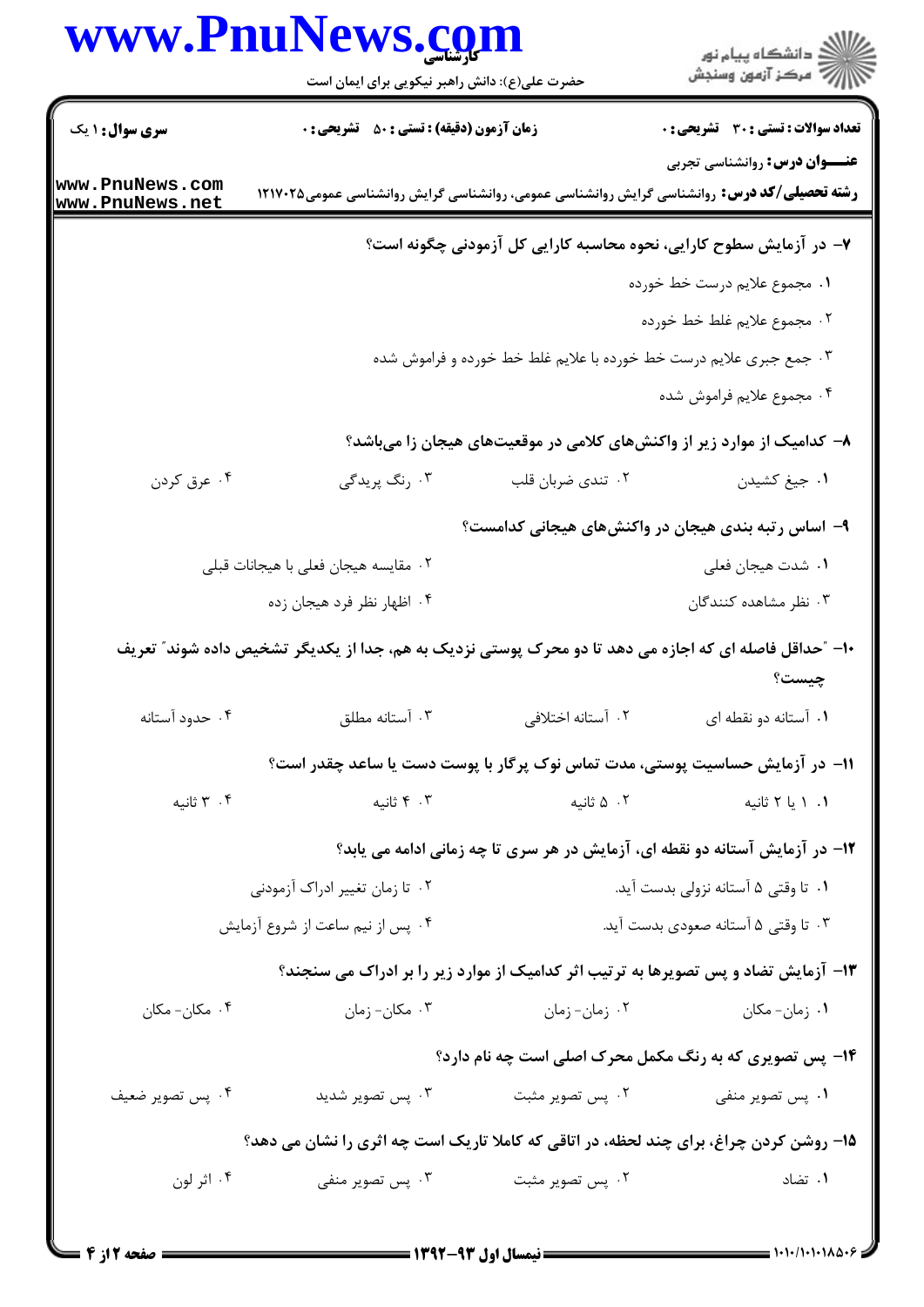|                                                                  | حضرت علی(ع): دانش راهبر نیکویی برای ایمان است                                                      |                    | ر<br>دانشڪاه پيام نور<br>√ مرڪز آزمون وسنڊش                          |  |
|------------------------------------------------------------------|----------------------------------------------------------------------------------------------------|--------------------|----------------------------------------------------------------------|--|
| <b>سری سوال : ۱ یک</b>                                           | <b>زمان آزمون (دقیقه) : تستی : 50 ٪ تشریحی : 0</b>                                                 |                    | <b>تعداد سوالات : تستی : 30 ٪ تشریحی : 0</b>                         |  |
| www.PnuNews.com<br>www.PnuNews.net                               | <b>رشته تحصیلی/کد درس:</b> روانشناسی گرایش روانشناسی عمومی، روانشناسی گرایش روانشناسی عمومی۱۲۱۷۰۲۵ |                    | <b>عنـــوان درس:</b> روانشناسی تجربی                                 |  |
|                                                                  |                                                                                                    |                    | ۱۶- در آزمایش کوررنگی برای یک ردیابی ساده چند کارت مورد نیاز است؟    |  |
| ۰۴ کارت                                                          | ۰۳ ۶ کارت                                                                                          | ۰۲ کارت            | ۰۱ ۱۰ کارت                                                           |  |
|                                                                  | ۱۷- خطای مولر-لایر و خطای بینایی حرکتی دمور با بالا رفتن سن به ترتیب چگونه تغییر می یابند؟         |                    |                                                                      |  |
| ۰۴ کاهش- کاهش                                                    | ۰۳ افزايش- افزايش                                                                                  | ۰۲ کاهش- افزایش    | ۰۱ افزایش- کاهش                                                      |  |
| ۱۸– در آزمایش خطای مولر - لایر، خطای واقعی چگونه محاسبه می گردد؟ |                                                                                                    |                    |                                                                      |  |
|                                                                  | ۰۲ از میانگین ستون دوم                                                                             |                    | ٠١. از ميانگين ستون اول                                              |  |
|                                                                  | ۰۴ از میانگین دو میانگین ستون اول و دوم                                                            |                    | ۰۳ از میانگین ۴۰ بار آزمایش                                          |  |
|                                                                  | ۱۹- بهترین وسیله برای مطالعه یادگیری از راه کوشش و خطا کدامست و یادگیری آن از چه نوع می باشد؟      |                    |                                                                      |  |
|                                                                  | ۰۲ ماز- حسی حرکتی                                                                                  |                    | ۰۱ ماز-حسی                                                           |  |
|                                                                  | ۰۴ ترسیم در آینه- حسی حرکتی                                                                        |                    | ۰۳ ترسیم در آینه- حرکتی                                              |  |
|                                                                  | +۲- در آزمایش ماز، تحلیل نتایج مطالعه منحنی زمان ها و مکان ها چه چیزی را نشان می دهد؟              |                    |                                                                      |  |
|                                                                  | ۰۲ يادگيري صعودي است.                                                                              |                    | ۰۱ يادگيري با كاهش تدريجي تعداد خطا صورت مي گيرد.                    |  |
|                                                                  | ۰۴ یادگیری با افزایش تدریجی تعداد خطا صورت می گیرد.                                                |                    | ۰۳ یادگیری نزولی است.                                                |  |
|                                                                  |                                                                                                    |                    | <b>۲۱</b> - روش مطالعه انتقال دو جانبه کدامست؟                       |  |
|                                                                  | ۰۲ آزمایش ترسیم در آینه                                                                            |                    | ۰۱ آزمایش ماز ذهنی                                                   |  |
|                                                                  | ۰۴ آزمایش ماز پترسون                                                                               |                    | ۰۳ آزمایش ماز u شکل                                                  |  |
|                                                                  | ۲۲- کدامیک از انواع یادگیری در کسب عادت های حسی حرکتی تازه مزاحمت ایجاد می کند؟                    |                    |                                                                      |  |
| ۰۴ يادگيري توزيعي                                                | ۰۳ يادگيري فشرده                                                                                   | ۰۲ يادگيري قبلي    | ۰۱ يادگيري بعدي                                                      |  |
|                                                                  |                                                                                                    |                    | ۲۳– کدام یادگیری کارایی بهتری دارد؟                                  |  |
| ۰۴ يادآوري                                                       | ۰۳ بازشناسی                                                                                        | ۰۲ اتفاقی          | ۰۱ ارادی                                                             |  |
|                                                                  |                                                                                                    |                    | <b>34</b> - روش مطالعه منع بعدی از کدام نوع آزمایشها به شمار می آید؟ |  |
| ۰۴ أزمايش واقعي                                                  | ۰۳ روش يادآوري                                                                                     | ۰۲ مشاهده یک پدیده | ۰۱ کاربرد یک فن                                                      |  |